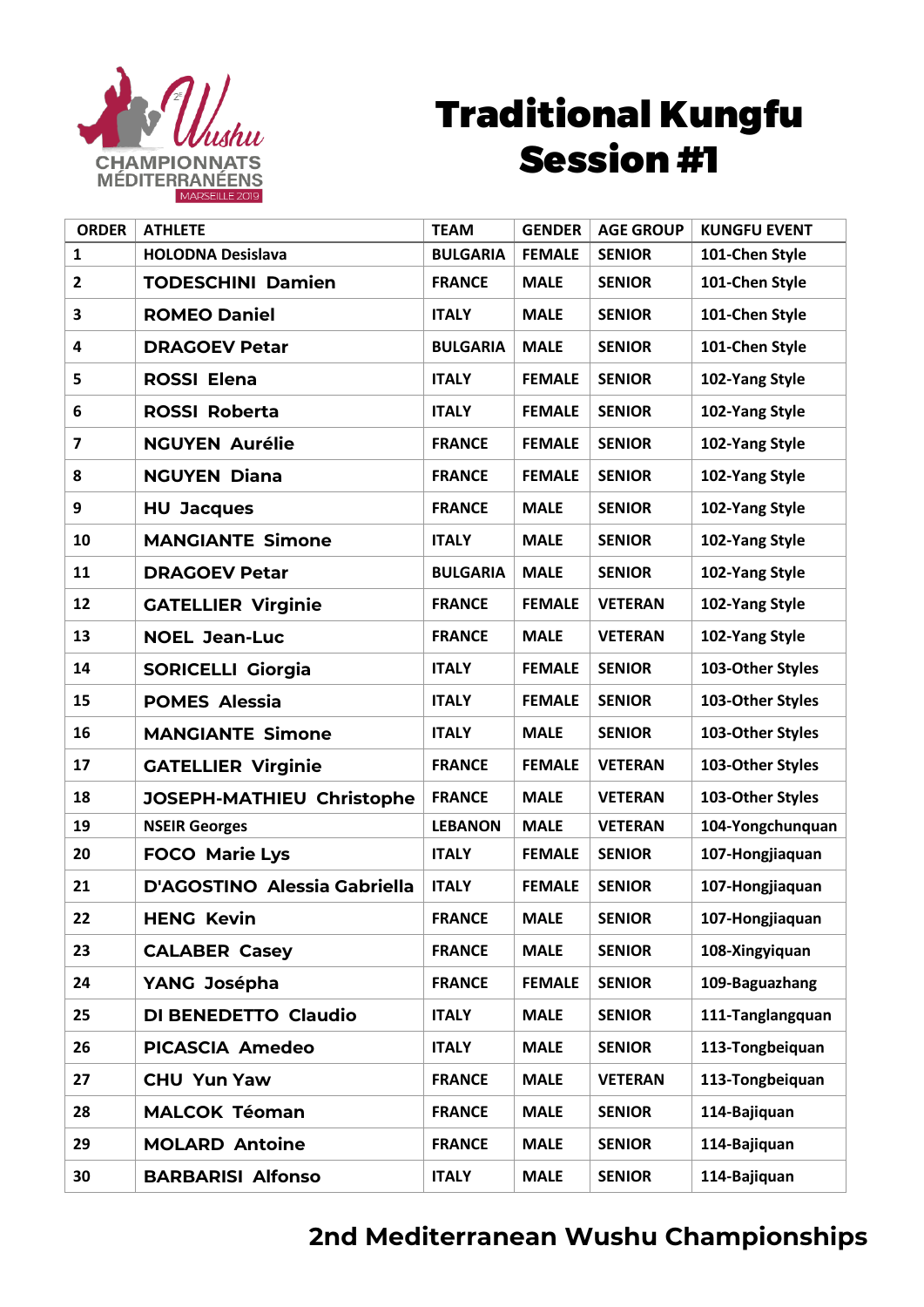| 31 | YANG Josépha           | <b>FRANCE</b> | <b>FEMALE</b> | <b>SENIOR</b> | 113-Tongbeiquan |
|----|------------------------|---------------|---------------|---------------|-----------------|
| 32 | <b>SORTINO Agata</b>   | <b>ITALY</b>  | <b>FEMALE</b> | <b>SENIOR</b> | 115-Shaolinquan |
| 33 | <b>ZILLET Marta</b>    | <b>ITALY</b>  | <b>FEMALE</b> | <b>SENIOR</b> | 115-Shaolinguan |
| 34 | <b>CHASTAGNET Lou</b>  | <b>FRANCE</b> | <b>FEMALE</b> | <b>SENIOR</b> | 115-Shaolinguan |
| 35 | <b>LEGUERN Alexis</b>  | <b>FRANCE</b> | <b>MALE</b>   | <b>SENIOR</b> | 115-Shaolinquan |
| 36 | <b>CASULA Federico</b> | <b>ITALY</b>  | <b>MALE</b>   | <b>SENIOR</b> | 115-Shaolinguan |
| 37 | <b>GAMBINO Michele</b> | <b>ITALY</b>  | <b>MALE</b>   | <b>SENIOR</b> | 115-Shaolinguan |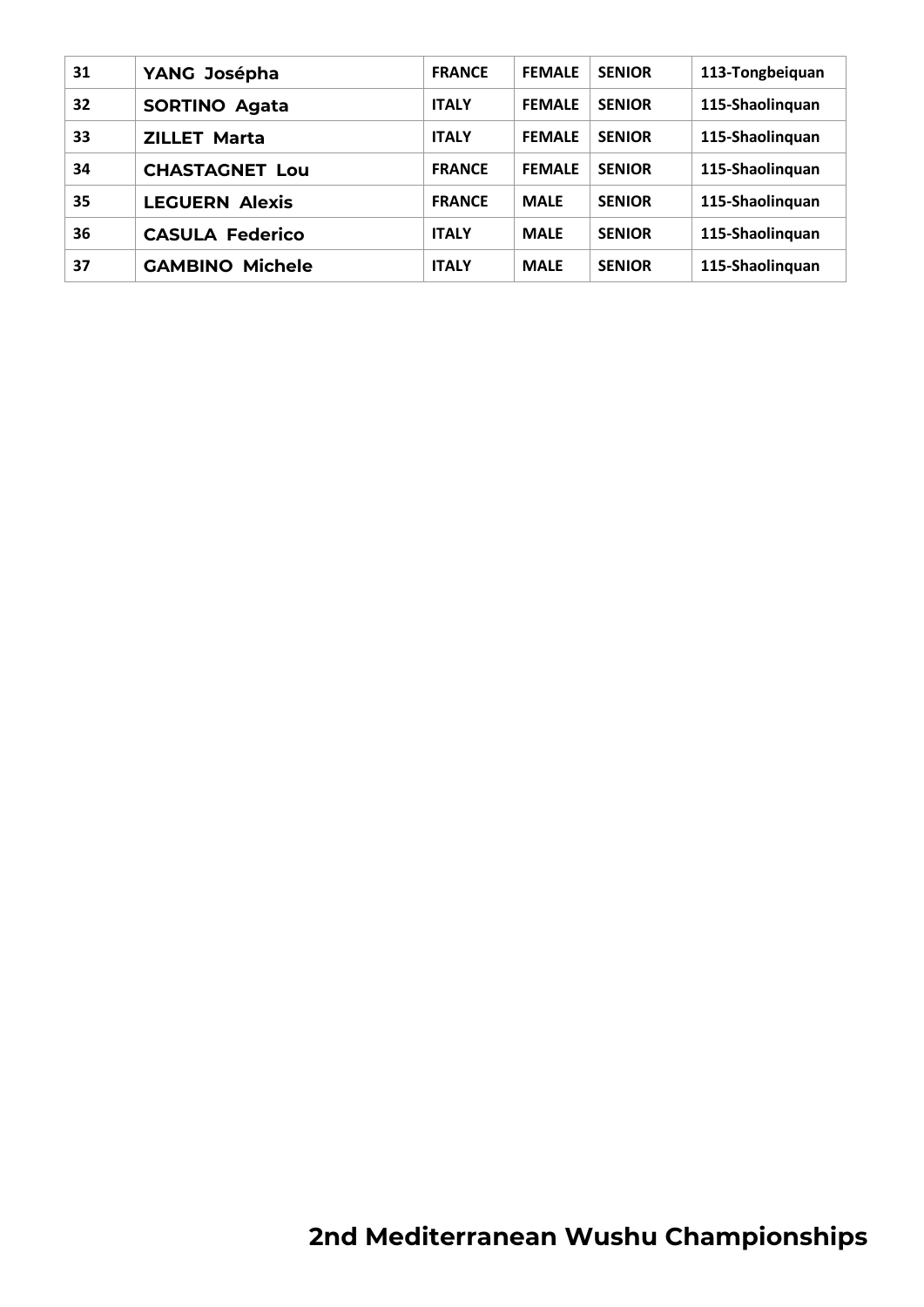

## Wushu Taolu Session #2

| <b>ORDER</b>            | <b>ATHLETE</b>                        | <b>TEAM</b>    | <b>GENDER</b> | <b>AGE</b><br><b>GROUP</b> | <b>WUSHU</b><br><b>EVENT</b> |
|-------------------------|---------------------------------------|----------------|---------------|----------------------------|------------------------------|
| $\mathbf{1}$            | <b>Nseir Patricia</b>                 | <b>LEBANON</b> | <b>FEMALE</b> | <b>SENIOR</b>              | 21-Jianshu                   |
| $\overline{2}$          | <b>PAÑOS MILLA Paloma</b>             | <b>SPAIN</b>   | <b>FEMALE</b> | <b>SENIOR</b>              | 21-Jianshu                   |
| 3                       | <b>VAUCHEZ Juliette</b>               | <b>FRANCE</b>  | <b>FEMALE</b> | <b>SENIOR</b>              | 21-Jianshu                   |
| 4                       | <b>CHACÓN SÁIZ Pilar</b>              | <b>SPAIN</b>   | <b>FEMALE</b> | <b>SENIOR</b>              | 21-Jianshu                   |
| 5                       | <b>DARBOUCADE Julie</b>               | <b>FRANCE</b>  | <b>FEMALE</b> | <b>SENIOR</b>              | 21-Jianshu                   |
| 6                       | <b>GOREA Dennisa Elena</b>            | <b>ITALY</b>   | <b>FEMALE</b> | <b>SENIOR</b>              | 21-Jianshu                   |
| $\overline{\mathbf{z}}$ | <b>ABI ABDALLAH Nabil</b>             | <b>LEBANON</b> | <b>MALE</b>   | <b>SENIOR</b>              | 21-Jianshu                   |
| 8                       | <b>BARBARISI Alfonso</b>              | <b>ITALY</b>   | <b>MALE</b>   | <b>SENIOR</b>              | 21-Jianshu                   |
| 9                       | <b>BAUR Raymond</b>                   | <b>FRANCE</b>  | <b>MALE</b>   | <b>SENIOR</b>              | 21-Jianshu                   |
| 10                      | <b>DENOLLE Benoît</b>                 | <b>FRANCE</b>  | <b>MALE</b>   | <b>SENIOR</b>              | 21-Jianshu                   |
| 11                      | <b>GAMBINO Michele</b>                | <b>ITALY</b>   | <b>MALE</b>   | <b>SENIOR</b>              | 21-Jianshu                   |
| 12                      | <b>PLAZA SCHNIEFER Victor</b>         | <b>SPAIN</b>   | <b>MALE</b>   | <b>SENIOR</b>              | 21-Jianshu                   |
| 13                      | <b>RÍO RODRÍGUEZ Dan</b>              | <b>SPAIN</b>   | <b>MALE</b>   | <b>SENIOR</b>              | 21-Jianshu                   |
| 14                      | <b>GUBA Mona</b>                      | <b>FRANCE</b>  | <b>FEMALE</b> | <b>SENIOR</b>              | 22-Gunshu                    |
| 15                      | <b>RAMINI Matilde</b>                 | <b>ITALY</b>   | <b>FEMALE</b> | <b>SENIOR</b>              | 22-Gunshu                    |
| 16                      | <b>SANDRINI Antilai</b>               | <b>ITALY</b>   | <b>FEMALE</b> | <b>SENIOR</b>              | 22-Gunshu                    |
| 17                      | <b>DROUARD Loan</b>                   | <b>FRANCE</b>  | <b>MALE</b>   | <b>SENIOR</b>              | 22-Gunshu                    |
| 18                      | <b>Gorgodian Aramo</b>                | <b>LEBANON</b> | <b>MALE</b>   | <b>SENIOR</b>              | 22-Gunshu                    |
| 19                      | <b>MOSCHETTO Fabio</b>                | <b>ITALY</b>   | <b>MALE</b>   | <b>SENIOR</b>              | 22-Gunshu                    |
| 20                      | <b>OURSEL Nicolas</b>                 | <b>FRANCE</b>  | <b>MALE</b>   | <b>SENIOR</b>              | 22-Gunshu                    |
| 21                      | <b>PHULPIN Kimberley</b>              | <b>FRANCE</b>  | <b>FEMALE</b> | <b>SENIOR</b>              | 23-Nanguan                   |
| 22                      | PITIRINOPOULOU Dimitra                | <b>GREECE</b>  | <b>FEMALE</b> | <b>SENIOR</b>              | 23-Nanquan                   |
| 23                      | <b>VASSI Korinna</b>                  | <b>GREECE</b>  | <b>FEMALE</b> | <b>SENIOR</b>              | 23-Nanquan                   |
| 24                      | <b>ZILLET Marta</b>                   | <b>ITALY</b>   | <b>FEMALE</b> | <b>SENIOR</b>              | 23-Nanquan                   |
| 25                      | <b>Abou Mrad Elise</b>                | <b>LEBANON</b> | <b>FEMALE</b> | <b>SENIOR</b>              | 23-Nanquan                   |
| 26                      | <b>Aoun Corry-Jane</b>                | <b>LEBANON</b> | <b>FEMALE</b> | <b>SENIOR</b>              | 23-Nanquan                   |
| 27                      | <b>GASPARINI Federica</b>             | <b>ITALY</b>   | <b>FEMALE</b> | <b>SENIOR</b>              | 23-Nanquan                   |
| 28                      | DE LUCAS FERNÁNDEZ Alejandro          | <b>SPAIN</b>   | <b>MALE</b>   | <b>SENIOR</b>              | 23-Nanguan                   |
| 29                      | <b>FERREIRA COLMENERO José manuel</b> | <b>SPAIN</b>   | <b>MALE</b>   | <b>SENIOR</b>              | 23-Nanquan                   |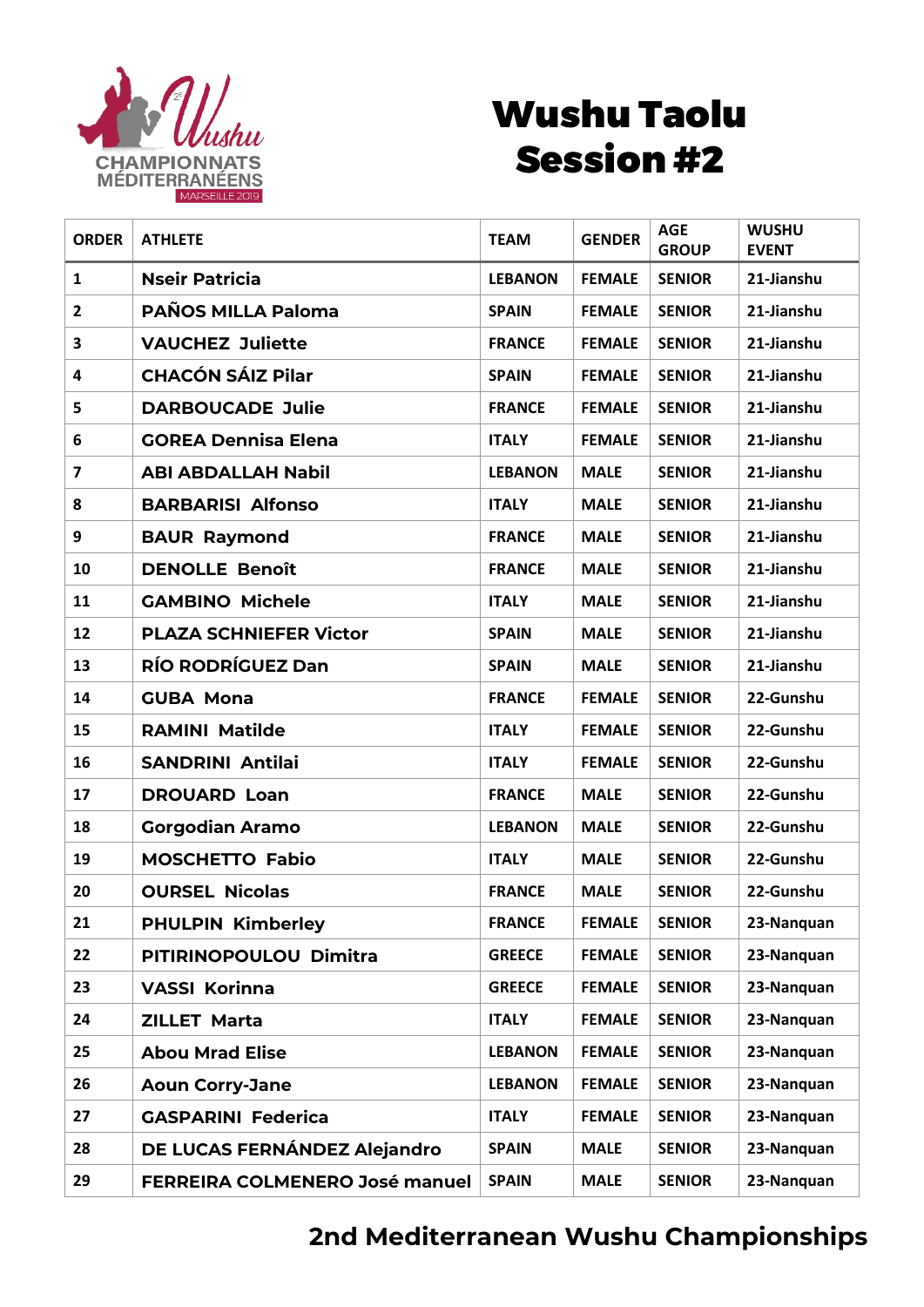| 30 | <b>MALCOK Téoman</b>    | <b>FRANCE</b> | <b>MALE</b>   | <b>SENIOR</b> | 23-Nanguan   |
|----|-------------------------|---------------|---------------|---------------|--------------|
| 31 | <b>NEGRINI Giovanni</b> | <b>ITALY</b>  | <b>MALE</b>   | <b>SENIOR</b> | 23-Nanguan   |
| 32 | <b>STELLUTI Dario</b>   | <b>ITALY</b>  | <b>MALE</b>   | <b>SENIOR</b> | 23-Nanguan   |
| 33 | <b>BAUR Simon</b>       | <b>FRANCE</b> | <b>MALE</b>   | <b>SENIOR</b> | 23-Nanguan   |
| 34 | <b>ROMANO Arianna</b>   | <b>ITALY</b>  | <b>FEMALE</b> | <b>SENIOR</b> | 24-Taijiquan |
| 35 | <b>DEMARIA Davide</b>   | <b>ITALY</b>  | <b>MALE</b>   | <b>SENIOR</b> | 24-Taijiquan |
| 36 | <b>MANGIANTE Simone</b> | <b>ITALY</b>  | <b>MALE</b>   | <b>SENIOR</b> | 24-Taijiquan |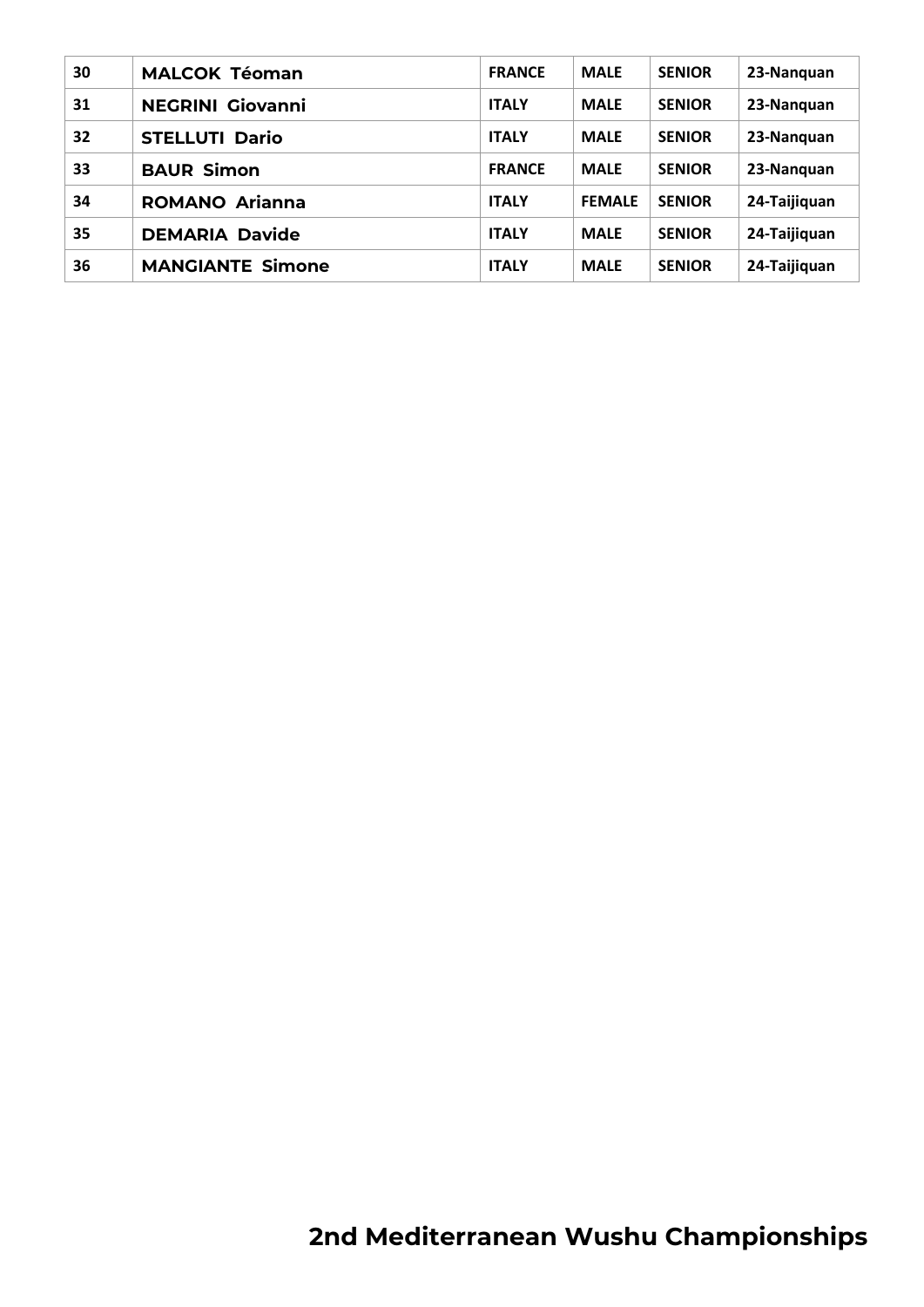

# Traditional Kungfu Session #2

| <b>ORDER</b> | <b>ATHLETE</b>                                | <b>TEAM</b>   | <b>GENDER</b> | <b>AGE</b><br><b>GROUP</b> | <b>KUNGFU EVENT</b> |
|--------------|-----------------------------------------------|---------------|---------------|----------------------------|---------------------|
| 37           | YANG Josépha                                  | <b>FRANCE</b> | <b>FEMALE</b> | <b>SENIOR</b>              | 201-Double Weapon   |
| 38           | <b>D'AGOSTINO Alessia</b><br><b>Gabriella</b> | <b>ITALY</b>  | <b>FEMALE</b> | <b>SENIOR</b>              | 201-Double Weapon   |
| 39           | <b>MOLARD Antoine</b>                         | <b>FRANCE</b> | <b>MALE</b>   | <b>SENIOR</b>              | 201-Double Weapon   |
| 40           | <b>PICASCIA Amedeo</b>                        | <b>ITALY</b>  | <b>MALE</b>   | <b>SENIOR</b>              | 201-Double Weapon   |
| 41           | <b>HENG Kevin</b>                             | <b>FRANCE</b> | <b>MALE</b>   | <b>SENIOR</b>              | 201-Double Weapon   |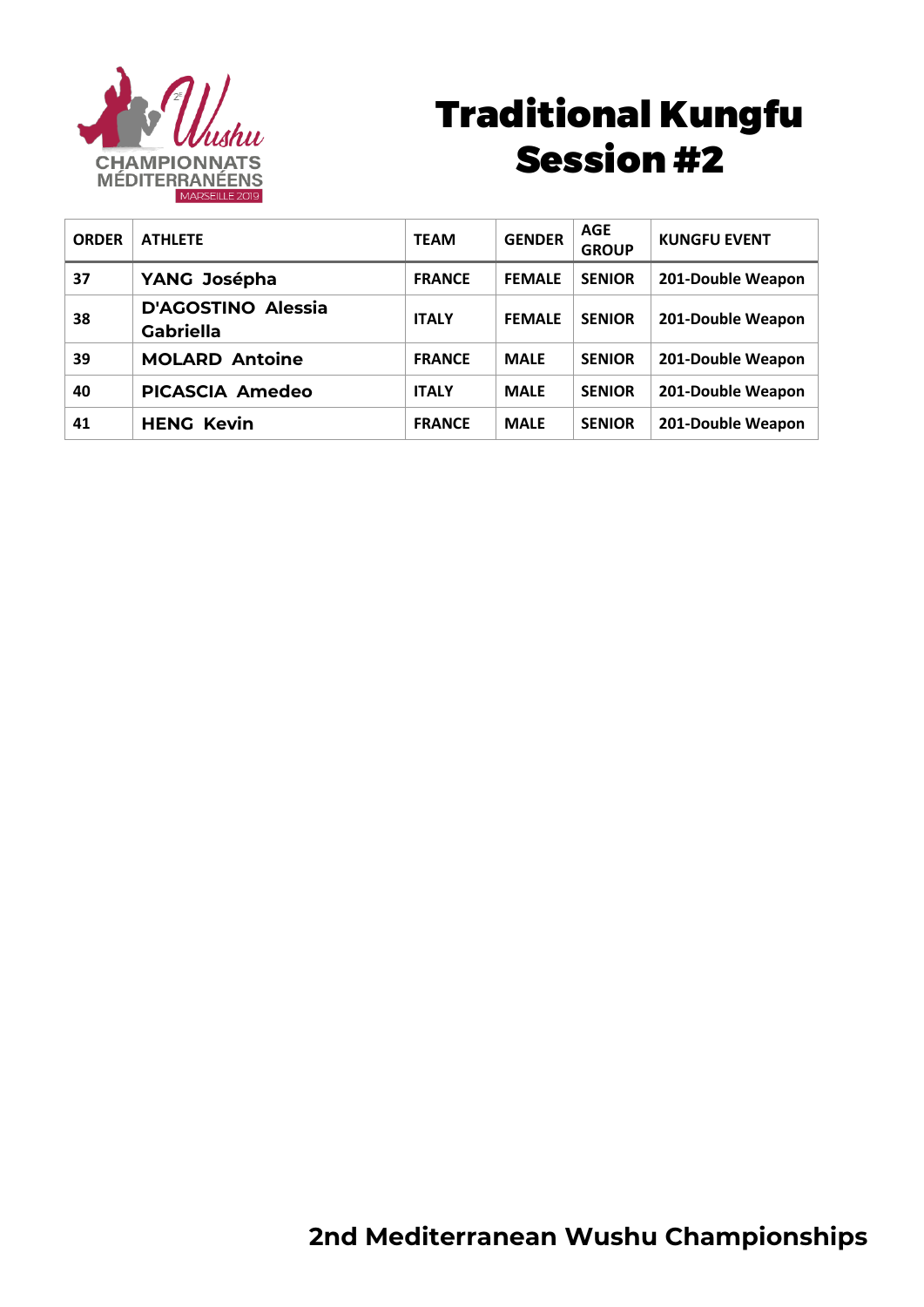

## SANDA Session #1

|                         | RED               |                             |                | BLUE                        |                        |               |                |           |                          |
|-------------------------|-------------------|-----------------------------|----------------|-----------------------------|------------------------|---------------|----------------|-----------|--------------------------|
| Num.<br><b>Bout</b>     |                   | <b>LAST NAME FIRST NAME</b> | <b>TEAM</b>    | <b>LAST NAME</b>            | <b>FIRST NAME TEAM</b> |               | GENDER WEIGHT  |           | <b>SERIES</b>            |
| ı                       | <b>EL RASSI</b>   | Alexandre                   | <b>LEBANON</b> | <b>BOZIONELOS</b>           | Kyriakos               | <b>GREECE</b> | <b>Male</b>    | $(-70Kg)$ | Quarter<br><b>Finals</b> |
| $\overline{2}$          | <b>BENBEDRA</b>   | Yoan                        | <b>FRANCE</b>  | <b>TORAS</b>                | Anastasios             | <b>GREECE</b> | <b>Male</b>    | $(-75Kg)$ | Quarter<br><b>Finals</b> |
| $\overline{\mathbf{3}}$ | <b>POLSINELLI</b> | Martina                     | <b>ITALY</b>   | <b>PALET</b>                | Jade                   | <b>FRANCE</b> | Female (-52Kg) |           | Semi<br><b>Finals</b>    |
| 4                       | <b>BONETTI</b>    | Silvia                      | <b>ITALY</b>   | <b>EL RASSI</b>             | Barbara                | LEBANO<br>N   | Female (-52Kg) |           | Semi<br><b>Finals</b>    |
| 5                       | <b>BOUAMRANE</b>  | Melissa                     | <b>FRANCE</b>  | APOSTOLIDOU<br>PAPAPOSTOLOU | Aikaterini             | <b>GREECE</b> | Female (-56Kg) |           | Semi<br><b>Finals</b>    |
| 6                       | <b>RUGGIERI</b>   | Maiwen                      | <b>FRANCE</b>  | <b>GEORGIADOU</b>           | Varvara                | <b>GREECE</b> | Female (-56Kg) |           | Semi<br><b>Finals</b>    |
| $\overline{\mathbf{z}}$ | D'AGOSTINO        | Sonia                       | <b>ITALY</b>   | <b>DUMONT</b>               | Lucie                  | <b>FRANCE</b> | Female (-60Kg) |           | Semi<br><b>Finals</b>    |
| 8                       | <b>DE CILLIA</b>  | Vittoria                    | <b>ITALY</b>   | SDOUKOU                     | Anna                   | <b>GREECE</b> | Female (-60Kg) |           | Semi<br><b>Finals</b>    |